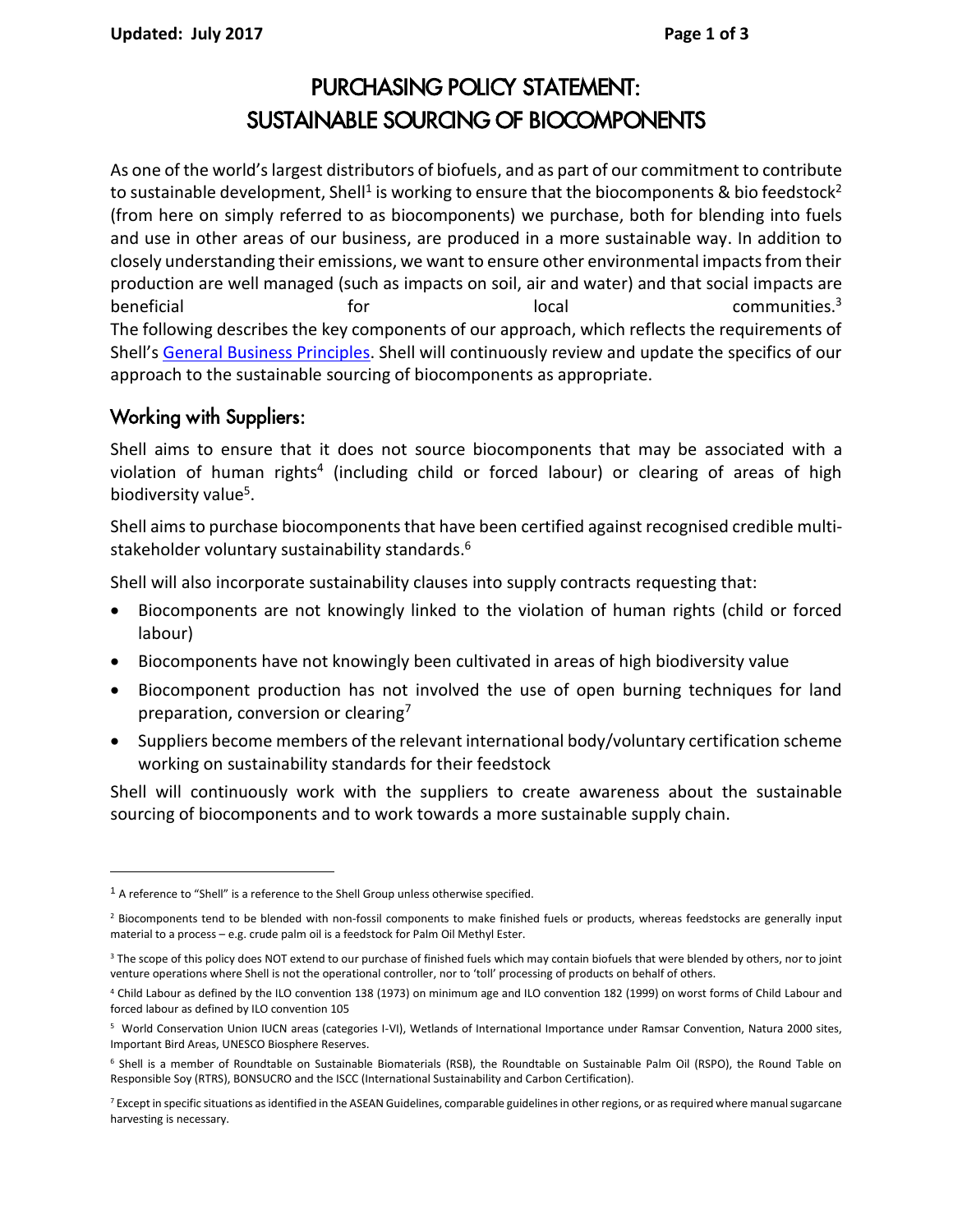#### **Updated: July 2017 Page 2 of 3**

Shell will engage suppliers to review progress on a regular basis and under our contract clauses reserves the right to conduct independent audits and to terminate contracts in the event of failure to meet our expectations.

A few constraints may limit Shell's ability to procure sustainable biocomponents, for example in countries or regions where the use of specific biocomponents is mandated despite the lack of certified product.

Despite these constraints, Shell will continue to work through multi-stakeholder initiatives, with suppliers and with industry to address these challenges.

#### Reporting:

Shell reports on its performance on the issue of sourcing sustainably-produced biocomponents in the annual Shell Sustainability Report which can be found [here.](http://www.shell.com/global/aboutshell/investor/financial-information/annual-reports-and-publications.html)

## Stakeholder Engagement:

Shell engages with industry, governments, intergovernmental agencies and policy makers to encourage the development and implementation of sustainability standards for the biofuels supply chain. In particular, Shell participates actively in multi-stakeholder initiatives that develop robust voluntary sustainability criteria such as the Roundtable on Sustainable Biomaterials (RSB), the Roundtable on Sustainable Palm Oil (RSPO), the Round Table on Responsible Soy (RTRS), BONSUCRO and the ISCC.

Shell regularly engages environmental and social experts to support in developing projects that help address potential direct and indirect impacts of biomass production and to share experience and expertise, including impacts for energy and other uses.

# Palm Oil

 $\overline{a}$ 

Shell recognises that palm oil is perceived as one of the most problematic bio feedstocks used due to links to deforestation, peatland draining and loss of biodiversity. Shell uses palm oil as a biodiesel feedstock in Thailand, Malaysia and Indonesia because it is mandated for biodiesel blending in those countries. There may also be small volumes of palm oil in the biodiesel Shell purchases in Europe. Therefore, Shell engages extensively with the Roundtable for Sustainable Palm Oil (RSPO)<sup>8</sup> to ensure this standard is robust and credible and can be relied upon to provide an assurance of best practise.

100% of Shell's purchased palm oil products<sup>9</sup> are certified as sustainable. Where possible we purchase physical 'mass balance' material according to RSPO's principles and criteria or ISCC certified 'mass balance' material. Failing that, an equivalent volume of RSPO endorsed certificates are purchased. This includes all volumes purchased for trading activities.

<sup>&</sup>lt;sup>8</sup> Shell is currently an active member of the RSPO's Trade and Traceability and RED working groups.

<sup>9</sup> By 'palm oil products' we are including crude or refined palm oils as well as their derivatives such as palm methyl ester which is used as biodiesel.